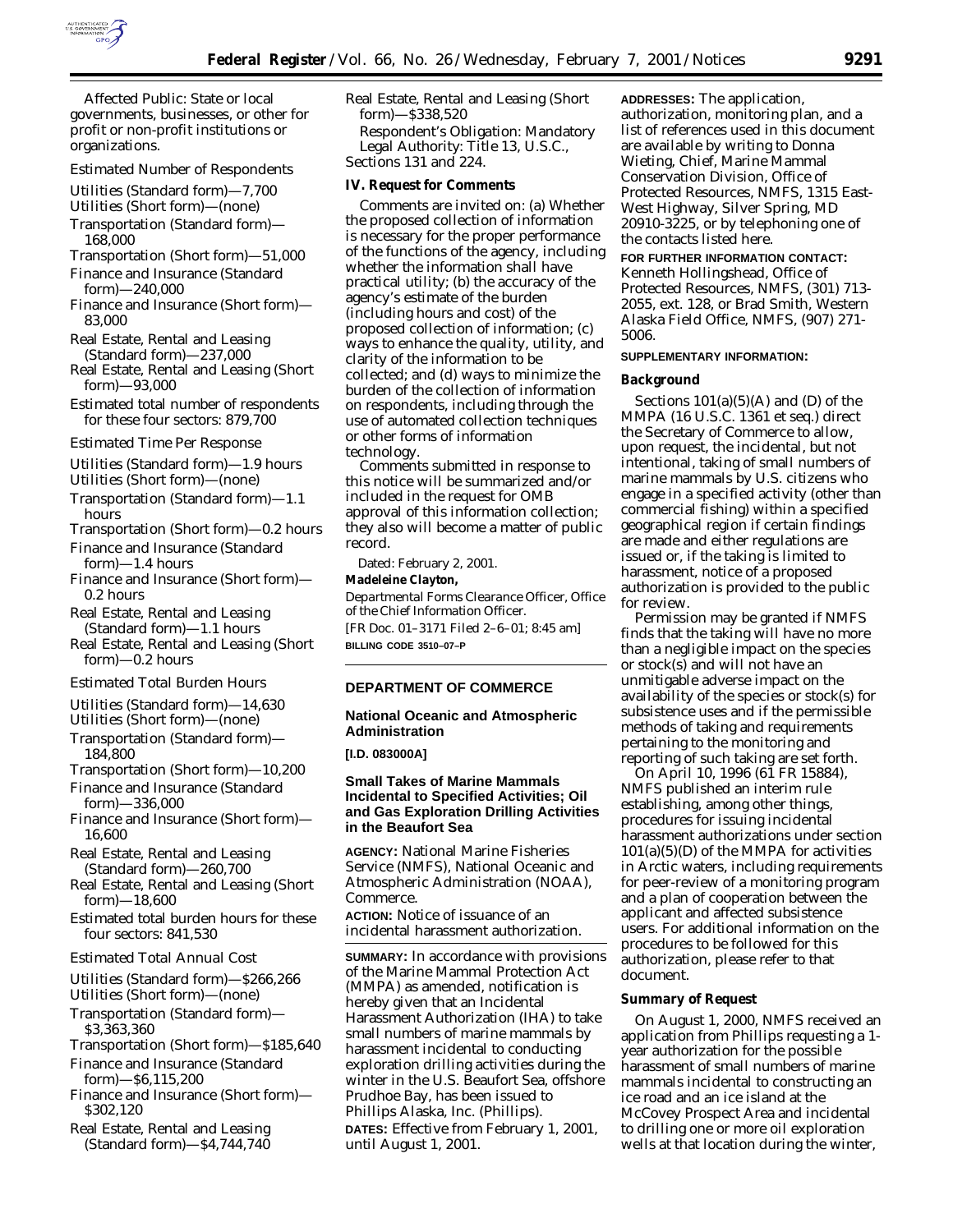2000/2001. The drilling location at McCovey is approximately 14 mi (22.5 kilometers (km)) north of East Dock at Prudhoe Bay, 7 mi (11.3 km) northwest of Cross Island, and 12 mi (19.3 km) east of the Northstar Unit.

The purpose of the operation is to evaluate the oil and gas potential of Phillips' operated leases in the McCovey area. The well will be drilled from an ice island constructed at the beginning of the winter drilling season. Some equipment may be staged on Reindeer Island prior to freeze-up; however, a majority of the equipment will be staged using the ice road.

Ice island construction is expected to begin when ice conditions are thick enough to allow heavy equipment to be transported to the location via the ice road (approximately December 2000). One well is planned to be drilled from a surface location in Outer Continental Shelf Lease Block Y-1577. Depending on the results found from this well, well tests may be performed and a sidetrack may be drilled as length of season permits. All drilling and well-testing operations will be performed only during the 2000-2001 winter drilling season and will be discontinued in May 2001 before ice break-up (which usually occurs in late June or July). Drilling and testing operations will not be conducted in broken ice or open water periods. The McCovey exploration well will be plugged and abandoned regardless of any commercial value demonstrated during well testing and reservoir evaluation. The exploration well is expected to be moved back down the ice road after operations are completed. This is expected to occur between approximately April 20 and May 2.

Prior to freeze-up in late October, 2000, materials will be barged to Reindeer Island for staging. This includes pumps, rolligons and diesel fuel in storage tanks. The storage tanks will be in a containment capable of holding 110 percent of the capacity of the tanks. An ice pad will be constructed at Reindeer Island. A 12 to 14 mi (19.3 to 22.5 km) ice road will be constructed from either West Dock or East Dock in Prudhoe Bay out to the McCovey location. The actual location and length of the ice road will depend on ice conditions prior to commencing operations. The ice road will then be used to transport the ice island construction equipment and the drilling rig out to the McCovey location.

The ice roads are expected to be completed and ready for heavy traffic by mid-February. Following construction, the road will be maintained using graders with snow wings and front-end loaders with snow blowers until iceroad travel is no longer possible, typically in mid-May.

The McCovey Ice Island will be located in 37 ft (11.2 m) of water. Pumps will be used to spray seawater into the cold air to form ice-crystals. The sprayed seawater is first used to thicken the ice at the island location to 2 to 3 m (6.6 to 9.8 ft). Then the water will be redirected to the center of the island to ground the island core. The ice island diameter is expected to be 950 ft (290 m) at the waterline and 700 ft (213.4 m) at the working surface above the water.

After completion of the ice road and island, a land-based drilling rig will be transported to the location. The support camp will be located on an ice pad constructed on Reindeer Island throughout the drilling operations. Reindeer Island is approximately 4.5 mi (7.2 km) from the ice island location. All drilling materials will be transported to the ice island by ice road and staged on the ice island. Muds and cuttings will be discharged to the sea ice in accordance with the General Offshore National Pollution Discharge Elimination System permit requirements.

A more detailed description of the work planned is contained in the application (Phillips, 2000) and is available upon request (see **ADDRESSES**).

### **Comments and Responses**

On October 11, 2000 (65 FR 60407), NMFS published a notice of receipt and a 30-day public comment period was provided on the application and proposed authorization. During the 30 day public comment period, comments were received from the Marine Mammal Commission (MMC), the Alaska Eskimo Whaling Commission (AEWC) and Phillips. In addition, Phillips provided technical data to assist NMFS in its response to certain technical comments. Finally, on November 8 and 9, 2000, NMFS convened a peer review workshop in Seattle, WA, to discuss appropriate monitoring for marine mammals by the oil and gas industry during the winter season in the Beaufort Sea. The recommendations of that workshop are reflected in the requirements for Phillips' monitoring its activity's impact on marine mammals. This monitoring is discussed later in this document.

*Comment 1*: Phillips notes that the proposed activity has been modified in the following aspects. First, because Reindeer Island has eroded, Phillips plans to locate the support camp during ice road and island construction at the Prudhoe Bay West Dock Staging Pad instead of the ice pad at Reindeer Island. The ice pad at Reindeer Island

will still be used for staging equipment. Second, the diameter of the ice island work surface has been increased from 600 ft (182.9 m) to 700 ft (213.4 m). Although this increases the diameter of the island at the water line from 850 ft (259.1 m) to 950 ft (290 m), this increase in size (.005 km2 ( mi2)) does not change the original estimate of the number of ringed seals that may potentially be harassed. Also, Phillips has now obtained a Letter of Authorization (LOA) from the U.S. Fish and Wildlife Service (USFWS) for the unintentional taking of polar bears incidental to its proposed activity.

*Response*: Thank you for updating the status of your activity. These modifications have been noted in this document. NMFS believes that these amendments will not result in any increase or decrease in the number of seals potentially impacted by the proposed exploratory drilling project.

*Comment 2*: Phillips expresses concern that NMFS has stated that it may suspend or terminate the IHA if it determines that dogs are available but are not used by Phillips. Phillips states that IHAs can only be suspended after notice and opportunity for public comment, except in an emergency where a ''significant risk to the wellbeing of the species or stocks of marine mammals concerned'' exists. Given the expected low density of ringed seals and the unlikelihood of a biologically significant take, an ''emergency'' of this sort is unlikely. Second, the intent behind the suspension clause is to protect marine mammals (50 CFR 216.107(f))- it would seem inappropriate to suspend an IHA merely because one monitoring method was used over another, as regulations do not require the use of dogs and when our operations are not expected to have any biological significance on ringed seals.

*Response*: Phillips is correct that suspension or termination of an IHA requires public notice and opportunity for comment, unless an emergency exists which poses a significant risk to the well-being of the species or stocks of marine mammals involved. However, failure to comply with the conditions and/or the requirements of an authorization, such as monitoring, taking unauthorized marine mammals, or taking marine mammals in a manner not authorized, may result not only in a modification, suspension or termination of an authorization (after public notice and opportunity for comment), it may also result in subjecting affected individuals to the penalties provided under the MMPA (50 CFR 216.107(h)). Employing alternative monitoring, especially monitoring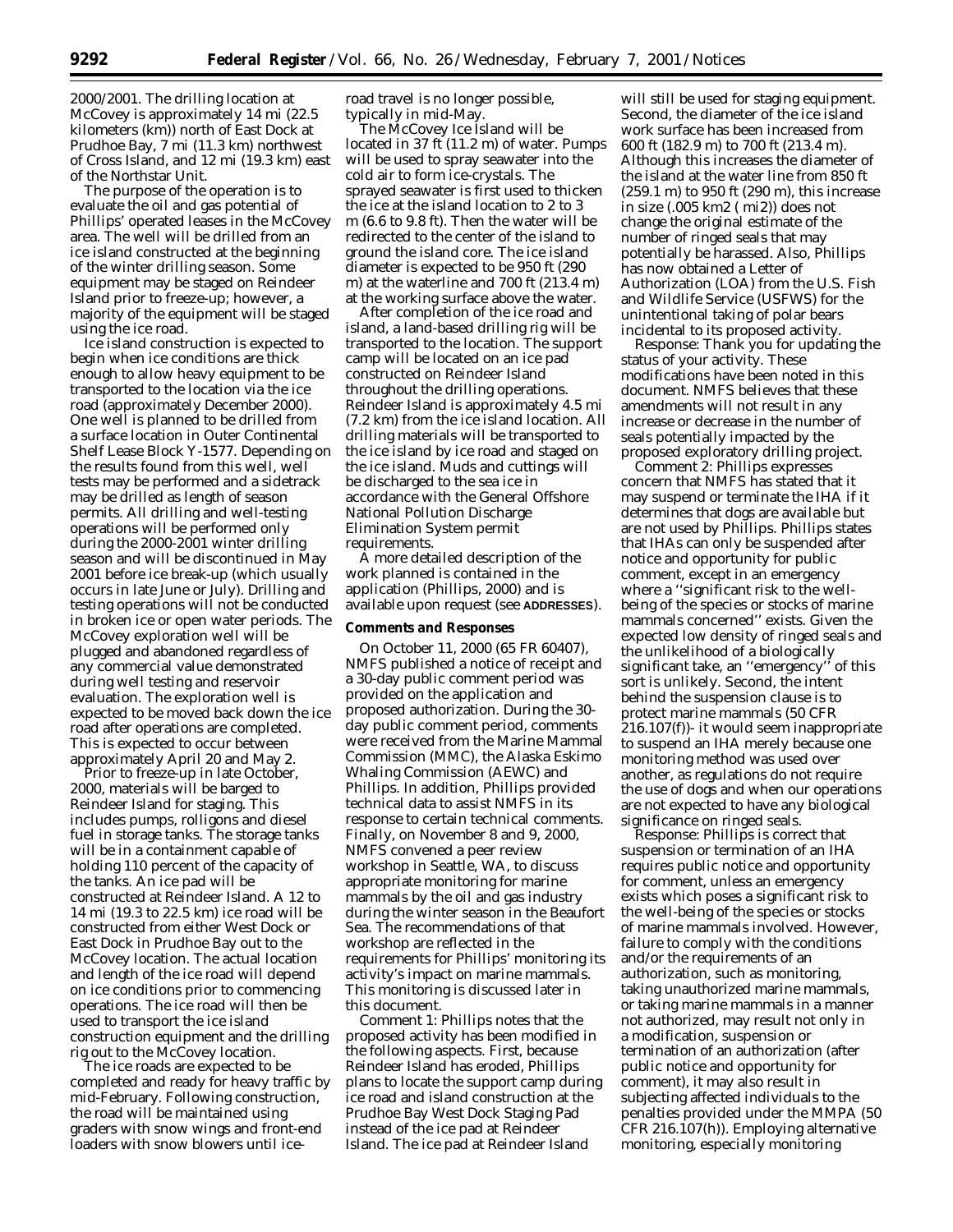identified as being less effective, without either verbal or written approval by NMFS, and, steps being taken by NMFS to modify the IHA (if the monitoring requirement is in the IHA), is viewed by NMFS as a violation of the permit conditions.

*Comment 3*: The MMC notes that the discussion of harassment in the proposed authorization document (65 FR 60407, October 11, 2000), does not accurately reflect the statutory definition of that term. Currently there is nothing in the definition of Level B harassment that requires a determination of behavioral significance for any disruption of behavioral patterns that may occur to constitute a taking. In fact, it was precisely the lack of a significance threshold that led the Administration to propose amending the definition (of harassment in the MMPA) earlier this year. While the MMC agrees that the element of significance (e.g., effects on reproductive success) is appropriate to consider in making a negligible impact determination, the MMC does not believe that using it as the threshold for determining whether there is the potential for taking by harassment comports with the statutory definition. The MMC recommends that NMFS correct this misinterpretation of the statute in future documents.

*Response*: Although the statutory definition of Level B harassment does not contain an explicit significance threshold, NMFS believes that there is a minimum significance level inherent in the definition, which only prohibits actions with the potential to ''caus[e] disruption of marine mammal behavioral patterns, including, but not limited to migration, breathing, nursing, breeding, feeding, or sheltering.'' In other words, a simple change in a marine mammal's actions does not always rise to the level of disruption of its behavioral patterns. If an activity that is not directed at a marine mammal has the potential to incidentally cause a disruption in one of these patterns, the participants should either modify the activity so that it doesn't disrupt that behavioral pattern, or apply for a small take exemption. If the only reaction to the activity on the part of the marine mammal is within the normal repertoire of actions that are required to carry out that behavioral pattern, NMFS considers the activity not to have caused a disruption of the behavioral pattern, provided the animal's reaction is not otherwise significant enough to be considered disruptive due to length or severity. Therefore, for example, a shortterm change in breathing rates or a somewhat shortened or lengthened dive

sequence that are within the animal's normal range and that do not have any biological significance (i.e., do not disrupt the animal's overall behavioral pattern of breathing under the circumstances), do not rise to a level requiring a small take authorization. Under the current action, NMFS noted that neither simply hearing a noise from ice road construction (and not having a reaction) nor having a minor startle reaction such as looking toward the sound source (but no other behavioral response) to the noise from ice road construction or operation rise to a level to be considered a disruption of a behavioral pattern and therefore constitute harassment.

The National Research Council (NRC, 2000) states that NMFS should promulgate uniform regulations based on their potential for a biologically significant impact on marine mammals. NMFS concurs and that is precisely the reason NMFS and other Federal agencies, including the MMC, proposed amending the definition of harassment currently found in the MMPA.

*Comment 4*: The AEWC states that the McCovey Prospect is in an area known for heavy ice conditions, near the ''shear zone'' of the arctic ice pack. While Phillips' drilling operations are proposed for the winter and early spring months, unprecedented arctic weather and ice conditions in recent years have reduced the reliability of any projections regarding the behavior of arctic sea ice during this time. Fastmoving ice, driven by a combination of ocean currents and winds, is a powerful and common force in the Beaufort Sea. Any of the elements individually has the capacity to start the ''ice override conditions'' that frequently occur offshore in the Arctic. Such events can occur at any time when ice is present, subjecting all human activities in the vicinity to great danger.

*Response*: The Minerals Management Service (MMS) has statutory authority over the McCovey Ice Island to ensure the safety of personnel and protection of the environment. The applicant is required to design, install and maintain the ice island to insure island structural integrity, against environmental conditions at the island location, for the duration of the exploration activities.

Phillips submitted the McCovey Ice Island design to the MMS and the MMS Certified Verification Agent (CVA) for review and comment. The CVA is an independent third-party expert that reviews the applicant's design, provides quality assurance and verification during island construction and monitoring during drilling. Of particular concern is the island's ability to

withstand the forces from sea ice pushing against the island and sea ice overriding the island working surface. All critical equipment, fuel storage, structures, etc. will be setback at least 50 feet (15 m) from the edge of working surface of the island. The MMS, CVA and Phillips must all agree on the island design, construction and monitoring before the MMS will approve the island. It is NMFS' understanding that the McCovey Ice Island design has been approved by MMS.

Phillips explains that ice override occurs when a thick sea ice sheet moves landward across the shore zone, such as Cross Island, as an unbroken sheet. Ice override is not a condition seen when ice moves against ice; instead this results in pressure ridges and rubble fields. Once the McCovey Ice Island is constructed and grounded, it will be a large solid mass of ice weighing about 370 million lbs (135,080,000 kg). Therefore, if sea ice should move, it will not move across the island, instead, because the outer perimeter is constructed of ice, the sea ice will produce ''rubbling.'' The more rubbling that occurs, the better protected the island will be against future movements.

*Comment 5*: The AEWC believes that, because the McCovey Prospect is an exploration well, the risk of an uncontrolled release of oil is even greater than the risk created by a production site like Northstar. The AEWC is especially concerned that an oil spill at the McCovey Prospect, even during the winter and early spring, could threaten the availability of bowhead whales and other marine resources for subsistence use.

*Response*: When making a determination that an activity will have no more than a negligible impact on a species or stock of marine mammal and that the taking will not have an unmitigable adverse impact on the availability of such species or stock for subsistence uses, NMFS may find that these determinations are appropriate, if the probability of a take occurring is low even though the potential effects may be significant should that event occur. In these cases, NMFS must balance the probability of occurrence of impacts with the potential severity of harm both to the species or stock of marine mammal affected, and to the Inupiat communities that depend upon the bowhead whale to meet its subsistence needs (see 54 FR 40338, September 29, 1989). Such determinations must be made based on the best scientific information available.

NMFS recognizes that, while there is considerable disagreement as to the effects of an oil spill on bowhead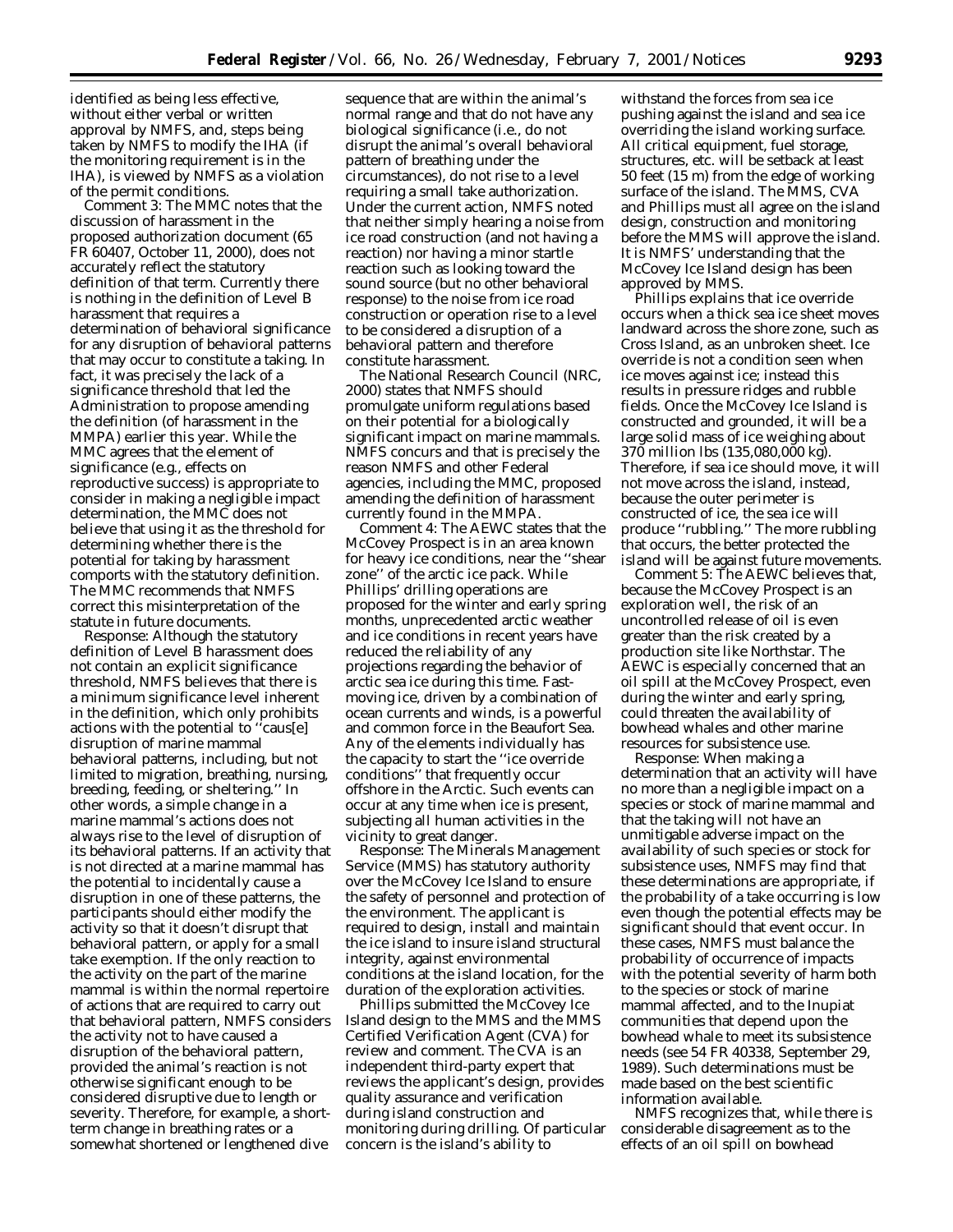whales and other marine mammals in the Alaskan Beaufort Sea, to date no blowouts have occurred during drilling exploratory wells in Alaskan waters. The MMS uses an Oil Spill Risk Analysis to estimate the probability of an oil spill on bowhead whales and other marine mammals and concluded that, for the base-case the probability for an oil spill of 1,000 barrels or more to occur and contacting bowhead whale habitat when bowhead whales were present, from all activities associated with Lease Sale 124 (both exploration and potential development) was low. Because this probability is based on a significant amount of activity, the potential for an individual activity must be considered even less. However, some data on the anatomy and migratory behavior of bowhead whales suggest that impacts from a large oil spill could pose a threat to this species, especially if substantial amounts of oil got into the lead system during the spring migration (Albert 1981, Shotts *et al*. 1990). However, using the information provided in MMS' Final Environmental Impact Statement for Lease Sale 124 (MMS, 1990), which fully describes this scenario, NMFS does not find evidence that there would be more than a minimum potential for an oil spill to occur as a result of a single exploratory well and even less potential for that spill to reach the bowhead whale spring or fall migrations. This supports NMFS' conclusion that the activity will not have more than a negligible impact on marine mammals, including the bowhead whale, inhabiting the Beaufort Sea.

*Comment 6*: The AEWC strongly opposes the issuance of a small take authorization to Phillips for exploratory drilling at the McCovey Prospect at this time, since there are no measures in place to mitigate the impacts to Native Alaskan subsistence hunting if an oil spill were to occur as a result of the proposed activities. The AEWC also believes that, because only a small number of exploratory wells (possibly only two) have ever been drilled from ice islands in the Beaufort Sea, the AEWC's confidence is further reduced that Phillips and its contractors have the experience or the capability to address the potential risks that would be created by the proposed activity. Finally, the AEWC believes that Phillips does not have a plan to expeditiously complete a relief well to control a blowout at the McCovey site.

*Response*: Bugno *et al*. (1990) indicate that, as of 1988, 34 exploratory wells have been drilled in the Beaufort Sea using floating ice platforms and two using grounded ice platforms.

Apparently, few have been drilled since that time. However, Phillips has provided an Oil Discharge Prevention and Contingency Plan (ODPCP) to the MMS. The ODPCP is an extensive document that addresses oil spill response, logistics, several spill scenarios, cleanup activities, and numerous other aspects of oil spill prevention and response. It is NMFS' understanding that the ODPCP has been approved by MMS and that the ODPCP contains a plan to expeditiously complete a relief well.

In addition, as noted in Phillips application, the North Slope operators and several other firms have jointly formed an oil spill response cooperative (ACS), which is based in Deadhorse, AK. ACS is contractually obligated to provide response services for the McCovey operations. ACS maintains one of the world's largest inventories of spill contaminant and cleanup equipment there for use by all members. ACS also has a full time staff trained in operation and maintenance of the cooperative's spill equipment. Additionally, Phillips has its own inventory of spill response equipment on the North Slope in each current or soon-to-be producing sites, such as Kuparuk and Alpine, as part of its development field operations. Other oilfield operators also have spill response equipment located at their field and are available to provide support pursuant to a Mutual Aid Agreement between all North Slope operators. This equipment can be mobilized for spill response as needed. Finally, the Deadhorse, AK service contractors maintain a crew of personnel trained in oil spill response activities that can be utilized as needed.

While NMFS recognizes the difficulties in responding to an oil spill under the ice or in broken ice, as demonstrated recently at the Northstar test, because, as mentioned in response to comment 5, the potential is low for (1) an oil spill to occur from a single exploratory well, (2) any of that spilled oil to either reach the offshore spring leads, or (3) spilled oil to remain in the area to intercept the westward migrating bowheads several months later, NMFS is unable to concur with the AEWC that the drilling one or more exploratory wells during the winter, 2000/2001 will have an unmitigable adverse impact (as defined in 50 CFR 216.103) on the availability of the marine mammals species or stock for subsistence uses. This, NMFS believes, is further supported by: (1) the issuance of a land use permit to Phillips by the North Slope Borough (NSB) to conduct this activity and (2) the lack of concern

expressed by NSB that Phillips and the NSB had not concluded a Conflict Avoidance Agreement (CAA). NMFS notes that the NSB has, in the past, either denied permits, or amended the scope of work through a CAA, when it determined that the activity had a potential to affect the subsistence harvest.

*Comment 7*: The AEWC notes that since the OCS tract containing the McCovey prospect was leased, the MMS and the State of Alaska have recognized the unacceptable level of risk created by proposed development in the area of Cross Island. As a result, both agencies have created lease sale stipulations that prohibit the siting of production facilities within a 10-mile (16-km) radius of Cross Island, unless the lessee demonstrates to the satisfaction of the MMS Regional Director, in consultation with the NSB and the AEWC, that the development will not preclude reasonable subsistence access to bowhead whales.

*Response*: NMFS understands that the MMS did not find there was an unacceptable risk from development in the Cross Island area. For Lease Sale 170, MMS considered both a lease stipulation to minimize effects to whales from noise and space use conflicts (subsistence activities) and a deferral area (remove the area from any leasing). The MMS opted to adopt the lease stipulation, as noted in the AEWC comment, which prohibits permanent production facilities within a 10-mile (16-km) radius of Cross island, unless the lessee can demonstrate to the satisfaction of the MMS Regional Director, in consultation with the NSB and the AEWC, that the development would not preclude reasonable subsistence access to the whales. If McCovey is a commercial discovery, MMS would do a full environmental review (likely an environmental impact statement) and would further evaluate these issues based on a project specific development plan. The stipulation, however, is directed only at permanent production facilities, not temporary exploratory activities, such as McCovey. According to the MMS, the driving issue was noise and space use conflicts, not oil spills.

*Comment 8*: The AEWC recommends that NMFS not issue the IHA to Phillips while meetings are ongoing to develop mitigation measures to help address adverse impacts to coastal subsistence communities in the event of an offshore oil spill or an event with similar effects on subsistence lifestyle.

*Response*: The meetings between the oil industry and the AEWC/NSB concern long-term mitigation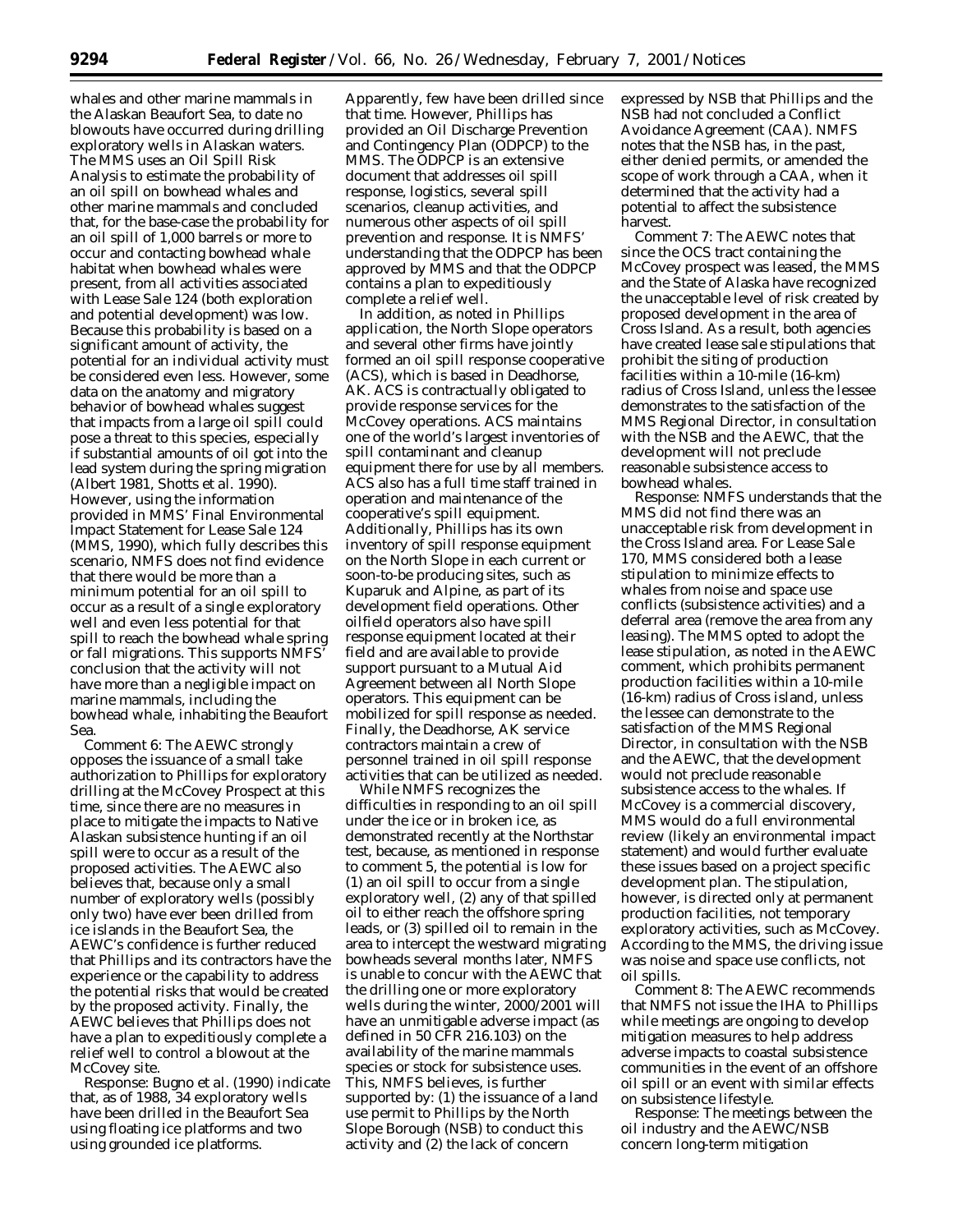agreements for offshore oil development activities, not, in particular, the offshore oil exploration industry. Considering that the last meeting of the group was held in Anchorage, AK in July, 2000, and that no meetings are currently planned, NMFS cannot accept this recommendation. NMFS believes that the principal mitigation measures proposed for this activity, which are: (1) the activity will be conducted in winter time to avoid impacts to the fall bowhead whale hunt, (2) an approved ODPCP to address oil spill response and cleanup activities and will be in place, and (3) the ACS has been established to respond to an oil spill, is sufficient for NMFS to determine that the oil exploration activity at McCovey will not have an unmitigable adverse impact on subsistence needs for bowhead whales or other marine mammal species.

*Comment 9*: The MMC believes not only that the use of trained dogs to locate ringed seal lairs and other structures is the preferred method, it is the only reliable method for doing so. The MMC, therefore, supports NMFS' proposal to condition the requested IHA to require the use of dogs for monitoring.

*Response*: Thank you for the comment.

*Comment 10*: Phillips notes that its proposed monitoring plan includes the use of trained dogs to locate seal structures due to discussions at the 1999 on-ice workshop and the subsequent LOAs that were issued that year. However, the proposal to use dogs does not reflect Phillips' support for this monitoring method. Phillips notes that the use of dogs to locate seal structures may cause harm to ringed seals. Phillips states that a study was recently published which indicates that dogs may transmit disease to ringed seals, and that at least one Alaskan island has banished dogs for this very reason. Also, it is likely that a ringed seal would consider a dog to be a predator, and a predator's approach to a ringed seal's lair could result in a behavioral response that may have biological significance on the part of the animal. While Phillips is committed to reducing any impact of its operations on ringed seals, for these reasons it would prefer not to use trained dogs in the future.

*Response*: NMFS recognizes Phillips' reluctance to using dogs on the ice and in that context, strongly recommends the oil industry promote research on alternate, effective, means to locate ringed seal structures. However, as noted in the previous comment, the use of trained dogs to locate seal structures is the only reliable method known at this time to accurately locate seal

structures in the Beaufort Sea. While domestic dogs carry some diseases (e.g., canine distemper) which have been found in seals, and there have been some who have hypothesized that dogs transmit these diseases to seals, other carnivores also carry these diseases, so it is not clear whether dogs were actually the vector. In addition, the trained Labrador retrievers used in this monitoring program are routinely vaccinated for the types of diseases which are of the greatest concern. While dogs have been prohibited on the Pribilof Islands for many years, this prohibition is to prevent the harassment, injury and mortality of the northern fur seals on the Islands. Since the Arctic fox, which is indigenous to these Islands, is also a vector for transmission of disease to marine mammals, prohibiting dogs for this reason would not have any beneficial value.

*Comment 11*: Phillips is concerned because NMFS notes that it intends to continue to require applicants to use dogs ''until such time as NMFS has clear evidence that ice roads and other activities taking place during the winter are not having a cumulative impact on ringed seals... .'' Phillips states that NMFS recently stated that it does not have statutory or regulatory authority to require applicants to monitor for cumulative impacts. Thus, Phillips believes that it is inappropriate to require it to use dogs to determine whether cumulative impacts are occurring.

*Response*: Trained dogs will be required as part of the IHA issued to Phillips for work at McCovey. Since an IHA is valid for no more than a single year, NMFS cannot require monitoring for a period of time after expiration of the IHA. However, NMFS can require monitoring be designed and implemented to detect cumulative impacts if a project is either proposed to take place over several years (such as the Northstar oil production facility) or when an individual activity is receiving an annual IHA for conducting essentially the same activity every year, such as seismic work in the Beaufort Sea. At this time, it is the opinion of the scientists attending the November 6-9, 2000, Beaufort Sea Marine Mammal Monitoring Workshop in Seattle, WA that site specific monitoring efforts are critical components of any cumulative impacts monitoring program.

*Comment 12*: Phillips notes that monitoring requirements on the industry have only increased over the years, despite a lack of a more-thannegligible effect on ringed seals and other marine mammals. Under these

circumstances, Phillips believes that it is more reasonable to decrease the monitoring burdens imposed on it than to continually increase them.

*Response*: NMFS disagrees that monitoring has increased significantly for the oil and gas exploration industry conducting winter operations. Since neither Phillips nor its predecessor have applied for IHAs for constructing ice roads and an ice island previously, NMFS questions its concern that monitoring requirements on it be reduced. Prior to 1999, ice-road construction authorizations simply required the use of biologically trained, on-site individual(s), approved in advance by NMFS, to conduct on-ice searches for ringed seal lairs. Marine mammal scientists determined that such monitoring was ineffective in locating seal structures. That type of monitoring has been replaced by the use of trained dogs to locate seal structures. Although all indications to date are that on-ice activities are not having more than a negligible impact on ringed seal populations, monitoring and research to conclusively verify or refute this assumption has not been designed or implemented. Requiring the use of trained dogs to monitor impacts on ringed seal structures, is a first step to obtaining that information.

*Comment 13*: The MMC recommends that NMFS should not accept human monitoring (i.e., without the use of trained dogs) until it has been demonstrated that such monitoring is as effective as that carried out using dogs.

*Response*: NMFS notes that there are only a limited number of dogs trained to locate seal structures currently available in Alaska. These dogs are mostly used in conducting scientific research. In addition, some industry components are proposing to use dogs trained in Canada, but even those are limited in number and periods of availability. With increasing levels of activity in the Beaufort Sea, for which NMFS is requiring trained dogs to monitor for ringed seal structures, NMFS needs to reserve the right to waive this form of monitoring, if dogs are not available. NMFS prefers to return to requiring human searches using avalanche probes prior to either not requiring any monitoring, or worse, allowing the use of untrained dogs (which would have the potential to increase the level of ringed seal disturbance).

### **Description of Habitat and Marine Mammals Affected by the Activity**

A detailed description of the Beaufort Sea ecosystem and its associated marine mammals can be found in several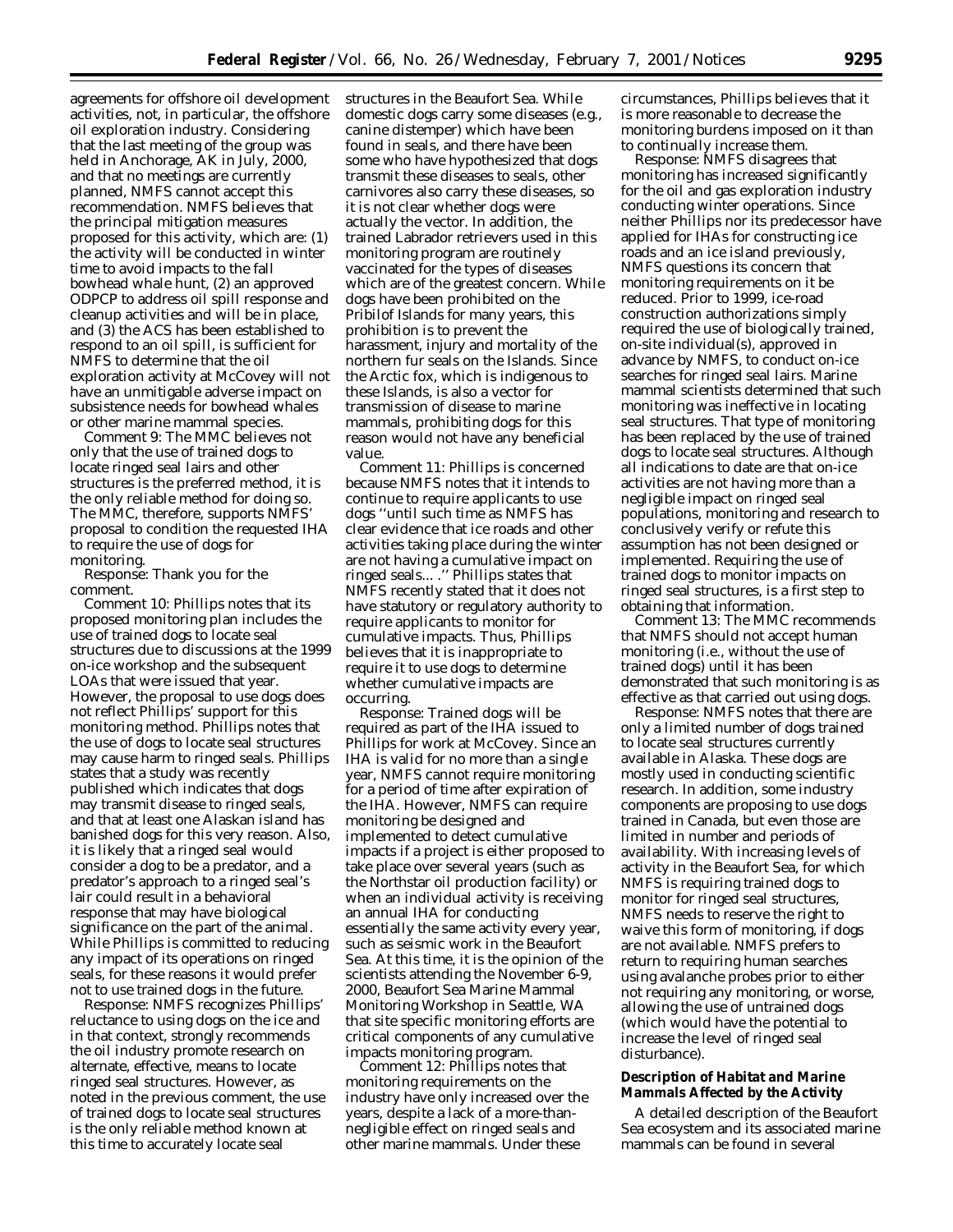documents (Corps of Engineers, 1999; Minerals Management Service (MMS), 1990, 1992, 1996; NMFS, 1997).

## **Marine Mammals**

The Beaufort/Chukchi Seas support a diverse assemblage of marine mammals, including bowhead whales (*Balaena mysticetus*), gray whales (*Eschrichtius robustus*), beluga (*Delphinapterus leucas*), ringed seals (*Phoca hispida*), spotted seals (*Phoca largha*) and bearded seals (*Erignathus barbatus*). Descriptions of the biology and distribution of these species, as well as others, can be found in several other documents (Hill *et al.*, 1999; Hill and DeMaster, 1999, 1998; NMFS, 1997). Please refer to those documents for information on the biology, distribution and abundance of these species. However, because the proposed oil exploration activity will take place only during the winter, only ringed seals and, possibly, a few bearded seals have any potential to be impacted by the project. A description of the biology and abundance of these two seal species are addressed in NMFS' Environmental Assessment (EA) on Winter Seismic Activities (NMFS, 1998). The documents mentioned here and in other parts of this document are considered part of this decision-making process.

In addition to the species mentioned in the preceding paragraph, polar bears (Ursus maritimus) also have the potential to be taken incidental to the proposed activity. This species is under the jurisdiction of the USFWS. As a result, Phillips has applied for a LOA from the USFWS for the taking of this species incidental to the McCovey drilling project.

### **Potential Impacts on Marine Mammals**

Disturbance by noise is the principal means for potential takings by harassment by this activity. The marine mammal most likely to be impacted by construction of the ice road and ice island is the ringed seal. A slight possibility exists to impact bearded seals. While the applicant noted that there is a chance that a ringed seal could be killed during ice road construction (and ice island construction), NMFS believes that noise from road and island construction activity, the timing of the construction in December, and the monitoring described later in this document will make the injury or mortality of ringed seals very unlikely. However, the ice island location cannot be moved due to the engineering required for ice island design and construction. As a result, breathing holes or structures located within the footprint of the island will be covered

by ice and the seals would need to relocate. However, constructing the island in December will mitigate the potential for damage to birthing lairs since most ringed seal birth lairs are not built until later in the winter, pups are not born until mid-March in this area, and several structures would be available for each seal by that time for use as birthing and pupping lairs.

Site specific ringed seal survey work was conducted by Western Geophysical at the McCovey location during April 2000 (Coltrane and Williams, 2000). A total of 22 seal structures were found in the core survey area and the surrounding 1 km (0.62 mi) monitoring zone. An additional 21 structures were found in the transit survey route. Seventeen of the structures were breathing holes, 20 were lairs, and 6 were unidentified; none of the identified lairs were birthing lairs. Coltrane and Williams (2000) reported that 28 structures were revisited later. The remaining 15 structures were not rechecked as these structures were either of unknown status or frozen at the time of the initial search. Four breathing holes were found to be abandoned since the initial search (one was abandoned due to research, not industrial activity). The total abandonment rate of active seal structures after shallow hazards survey operations was 11 percent (3 of 28). In addition, the initial survey revealed that 19 percent (8 of 43) of the structures located had already been abandoned prior to any industrial searches. Coltrane and Williams (2000) believe that this natural abandonment rate was comparably higher than the abandonment rate after industrial activities in the area (19 percent compared to 11 percent). As noted at the 2000 Seattle On-Ice Workshop however, others believe that these rates cannot be compared because the periods during which the holes could have become abandoned are drastically different. Therefore, it may be unknown whether abandonment rate due to shallow hazard survey is the same as the natural abandonment rate (Angliss, pers. comm., 2001).

Aerial surveys of seal density and abundance, conducted in 1997 in support of the Northstar project (which is approximately 9 miles (14.5 km) to the west from the proposed McCovey Prospect), indicated an average density over the area (including the McCovey Prospect area) of 0.43 ringed seals/km2. The overall observed density on landfast ice, over water depths of 5-20 m (16.4- 65.6 ft), was 0.42 ringed seals/km2 (Miller *et al.*, 1998). Surveys conducted in 1999 by Richardson and Williams (2000) indicated an overall observed

density of 0.56 seals/km2. Excluding waters less than 3 m (9.8 ft) deep where ringed seals were rarely seen, the overall observed density was 0.63 seals/km2. The overall observed density in areas greater than 3 m (9.8 ft) deep was higher in 1999 than in either 1997 or 1998 (0.39 seals/km2).

Based on the methodology for assessing ringed seal takes by industrial activities at Northstar (see BP Exploration (Alaska), 1998), Phillips estimates that less than 31 ringed seals may be within an area where harassment takings might potentially occur. This estimate is based on the assumptions that any ringed seals within 0.4 mi (0.644 km) of the ice road and within 2.3 mi (3.7 km) of the ice island may be able to hear the noise associated with the McCovey Prospect. This estimate is based on the density recorded during the 1997 aerial survey of 0.42 seals/km2 (Miller *et al.* 1998). Phillips believes that this estimate of take is very conservative since the noise associated with ice island construction should be less than the noise associated with construction of the gravel island at Northstar. The 2.3 mi (3.7 km) was based on noise measurements made by Greene (1983) for construction of Seal Island in 1982. Also, the estimated ''take'' is based on the entire ice road length of 12.5 miles (20.12 km) with no deduction for areas where the ice road may cross grounded ice (with no ringed seal presence).

Bearded seals are not expected to be in the area except in very small numbers and, therefore, should not be affected by the activity. Bearded seal preference for open water further limits the potential for their being in this area at this time of the year.

Therefore, based on the preceding discussion, NMFS concludes that the taking by noise harassment incidental to construction of the ice road and ice island will result in no more than a few dozen harassment takings by this activity.

### **Potential Effects on Subsistence Needs**

NMFS has not identified any unmitigable adverse impacts by this activity that are likely to occur and thereby affect the availability of marine mammals for subsistence needs. While there is a potential for a significant impact on the availability of bowhead whales for subsistence needs should a large oil spill occur and not be cleaned up prior to either reaching the spring leads or remaining in the area all summer to intercept the westward migrating bowheads, the potential for that occurring from a single activity is considered remote.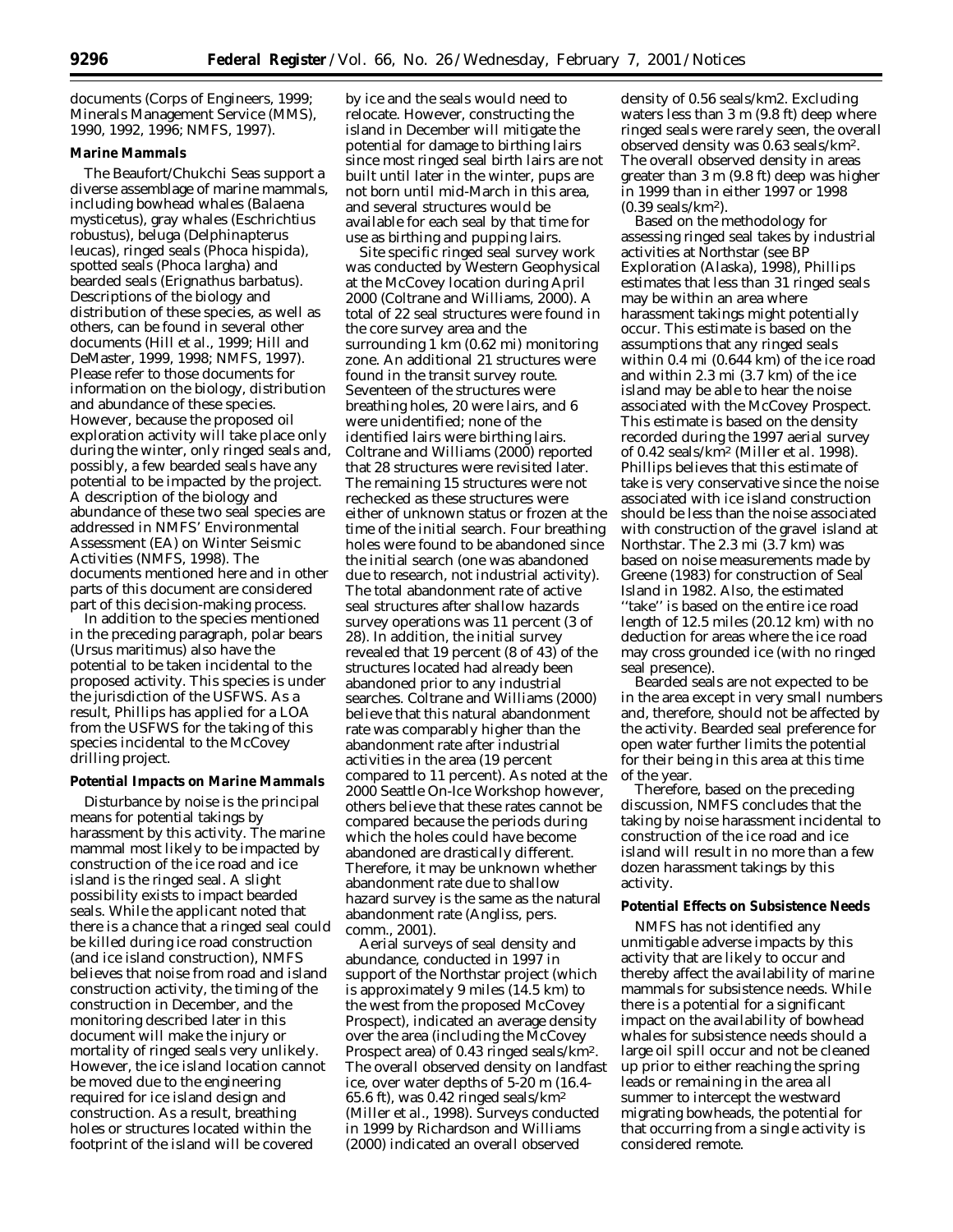#### **Potential Effect on Habitat**

The ice island will be a temporary structure on the winter ice. The temporary loss of this area is negligible when compared with the size of the nearshore Beaufort Sea. When drilling and well-testing operations are completed, the well will be plugged and abandoned in accordance with MMS and Alaska Oil and Gas Conservation Commission regulations. This abandonment will leave the project area in essentially an unmodified condition since no wellhead or other structures will remain above the ocean floor.

In the unlikely event that there is an oil spill, Phillips has prepared an oil discharge prevention and contingency plan (ODPCP) specifically for this activity. The ODPCP is an extensive document that addresses spill response, several spill scenarios, cleanup activities, and numerous other aspects of oil spill prevention and response. Oil spill response teams are located in Deadhorse, AK. Phillips and other operators have oil spill response equipment available in each current or soon-to-be oil-producing area on the North Slope.

## **Mitigation**

Several mitigation measures to reduce the potential for marine mammal harassment will be implemented by Phillips as part of its proposed activity. These include:

(1) Conducting a winter drilling program using a land-based rig instead of using the Concrete Island Drilling System platform, a floating platform, or a semisubmersible platform. The latter two platforms would require the need for icebreaker vessels;

(2) Conducting drilling operations during winter months instead of during the open water season, and

(3) Constructing the ice road and ice island in December before seal structures are made into fully developed lairs and especially before ringed seals birthings begin in mid-March.

#### **Marine Mammal Monitoring**

Phillips will utilize trained dogs and visual observations to assess the level of take of, and impact to, ringed seals during project activities. Prior to commencing ice road or ice island construction, trained dogs will be used to locate seal breathing holes and lairs along the proposed footprint of the ice road route and ice island pad. An adjacent 150-m (492-ft) buffer along the ice road route and a 1-km (0.62-mi) buffer around the ice island will also be surveyed by dogs. Although Phillips has arranged for trained dogs to be available

for this activity, in the event that these dogs are not available for the survey (incapacitated, ill, etc), after review and approval by NMFS, Phillips would be allowed to employ a visual survey prior to onset of construction activities. The visual survey would involve searching the designated area for breathing holes and examining pressure ridges, ice hummocks, and deep ice cracks for lairs. Attempts will be made to confirm the presence of lairs by using an aluminum rod to locate the breathing hole or lair access hole where practical. Success in visually locating lairs will be limited by the relatively low density of ringed seals combined with the difficulty of finding breathing holes or lairs on snow-covered ice during winter conditions. A professional marine mammal biologist and an Inupiat hunter would be conducting the visual survey.

In order to obtain an indication of ringed seal response to Phillips' operations, a second seal structure survey will be conducted near the end of the McCovey project activities. The second survey will be conducted by biologists on snow machines using Differential Global Positioning System units to relocate and determine the presence or absence of seals in lairs identified during the first survey. Any new holes would also be noted.

Once drilling begins, a designated polar bear watch (typically an Inupiat hunter) will also look for and record seal activities. Because of the low expectation of interactions during the winter with marine mammals that are under the jurisdiction of NMFS, dedicated observers are not considered necessary on the ice island. As a result, NMFS is requiring, as part of the IHA, that Phillips instruct the polar bear watchperson to maintain a sightingsand-behavior log for seals that is separate from the Polar Bear Sightings Log. This latter reporting requirement is mandated by 50 CFR 18.27. Failure to use dogs when available may be in violation of the IHA and may result in suspension or termination of that IHA.

#### **Reporting**

The IHA requires Phillips to submit one report under this proposed authorization. This report will be required 90 days after completion of activities authorized for marine mammal takings. That report will be reviewed by NMFS prior to formal acceptance and modifications may be required to that report as a result of its review.

## **National Environmental Policy Act**

The activity proposed by Phillips was the subject of a Final Environmental

Impact Statement prepared by MMS in conjunction with Lease Sale 124 (MMS, 1990).

#### **Endangered Species Act (ESA)**

No species listed as either threatened or endangered under section 4 of the ESA are likely to be taken as a result of either the activity described in this document or the issuance of an IHA under section  $101(a)(5)(D)$  of the MMPA.

#### **Conclusions**

Based upon the information contained in the application, in this document, and in supplemental documentation, NMFS has determined that the shortterm impact of exploration drilling and related activities in the U.S. Beaufort Sea will result, at worst, in a temporary modification in behavior by certain species of pinnipeds. While behavioral modifications may be made by these species of marine mammals to avoid the resultant noise from ice road and ice island construction, or from the transportation of the oil rig and supplies on the ice road, or from drilling activities, this behavioral change is expected to have a negligible impact on the animals.

While the number of potential incidental harassment takes will depend on the distribution and abundance of marine mammals (which vary annually due to variable ice conditions and other factors) in the activity area, the number of potential harassment takings is estimated to be small. In addition, no take by injury or death is anticipated, and takes will be at the lowest level practicable due to incorporation of the mitigation measures mentioned previously. No known rookeries, mating grounds, areas of concentrated feeding, or other areas of special significance for marine mammals occur within or near the planned area of operations during the season of operations.

Since NMFS is assured that the taking would not result in more than the incidental harassment (as defined by the MMPA Amendments of 1994) of small numbers of certain species of marine mammals, would have only a negligible impact on these stocks, would not have an unmitigable adverse impact on the availability of these stocks for subsistence uses, and would result in the least practicable impact on the stocks, NMFS has determined that the requirements of section  $101(a)(5)(D)$  of the MMPA have been met and the authorization can be issued.

### **Authorization**

Accordingly, NMFS issued an IHA on the date of this document to Phillips for